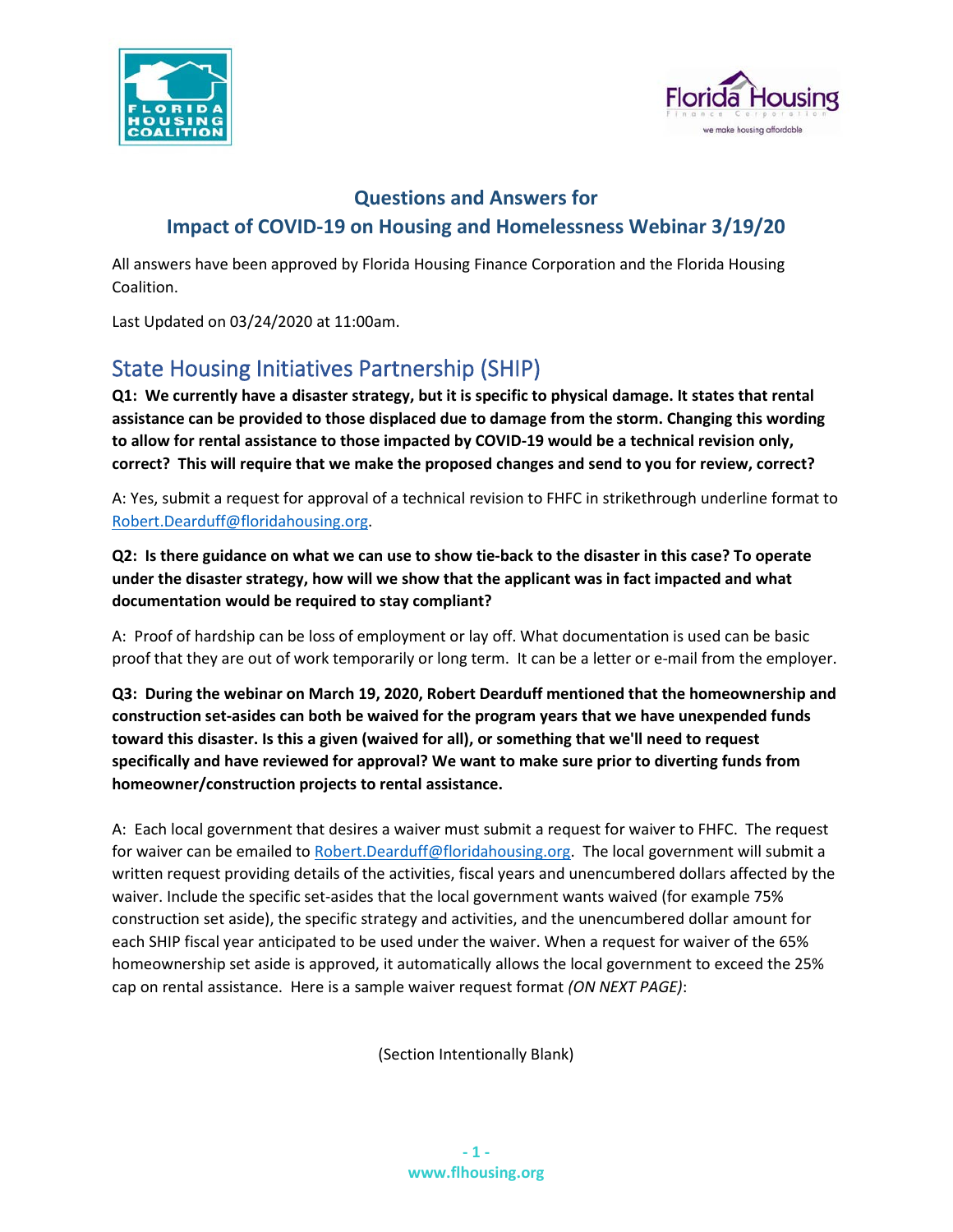



#### *Q3 Continued*

WAIVER REQUEST TEMPLATE

The City/County requests a SHIP waiver of the homeownership and construction setasides and the 25% restriction on rental assistance for the \_\_\_\_\_\_ SHIP Allocation(s) in order to provide COVID-19 assistance of the following types: Temporary Rent Payments Eviction Prevention Foreclosure Prevention/Mortgage Assistance Foreclosure Counseling

The status of 17/18 close-out year funds is: \_\_\_\_ expended \_\_\_\_ encumbered \_\_\_\_ unencumbered

The status of 18/19 Allocation: \_\_\_\_ expended \_\_\_\_ encumbered \_\_\_ unencumbered Current Set-Aside Compliance is approximately \_\_\_ % for the Homeownership Set-aside, and % for the Construction Set-aside

The status of 19/20 Allocation: \_\_\_\_ expended \_\_\_\_ encumbered \_\_\_ unencumbered Current Set-Aside Compliance is approximately \_\_\_ % for the Homeownership Set-aside, and \_\_\_ % for the Construction Set-aside

## **Q4: Is there any talk of extending the 6/30/2020 expenditure deadline for SHIP? I anticipate experiencing issues with clients not allowing contractors into their homes and contractors not wanting to enter client homes. COVID-19 has the potential to halt our Rehab program completely.**

A: A local government that anticipates it will fail to comply with the expenditure deadline for its 17- 18 SHIP funds should submit a request for extension to Robert Dearduff, the SHIP administrator at [Robert.Dearduff@floridahousing.org.](mailto:Robert.Dearduff@floridahousing.org) There are no encumbrance extensions.

**Q5: Are offices continuing to offer services to customers as usual during this crisis or have alternate service measures been implemented, and if so, what are those alternatives?**

A: Each office and local government will be enforcing different measures. Contact the organization or visit the website to get the most current information.

**Q6: I have been able to obtain the income and asset verification forms to determine the eligibility of current SHIP applicants. However, I am not meeting with applicants right now so they cannot sign the income certification form to complete the eligibility determination process. Can I sign the form for right now, mail an award letter if they are eligible, and make a note that the adult members of the applicant household will sign the form once social distancing policies are relaxed?** 

A: Yes, it is acceptable during this social distancing period for you alone to sign the income certification form (also called the Residential Income Certification (RIC)). This is an acceptable practice that is similar to how HUD is currently allowing rental property managers to delay collecting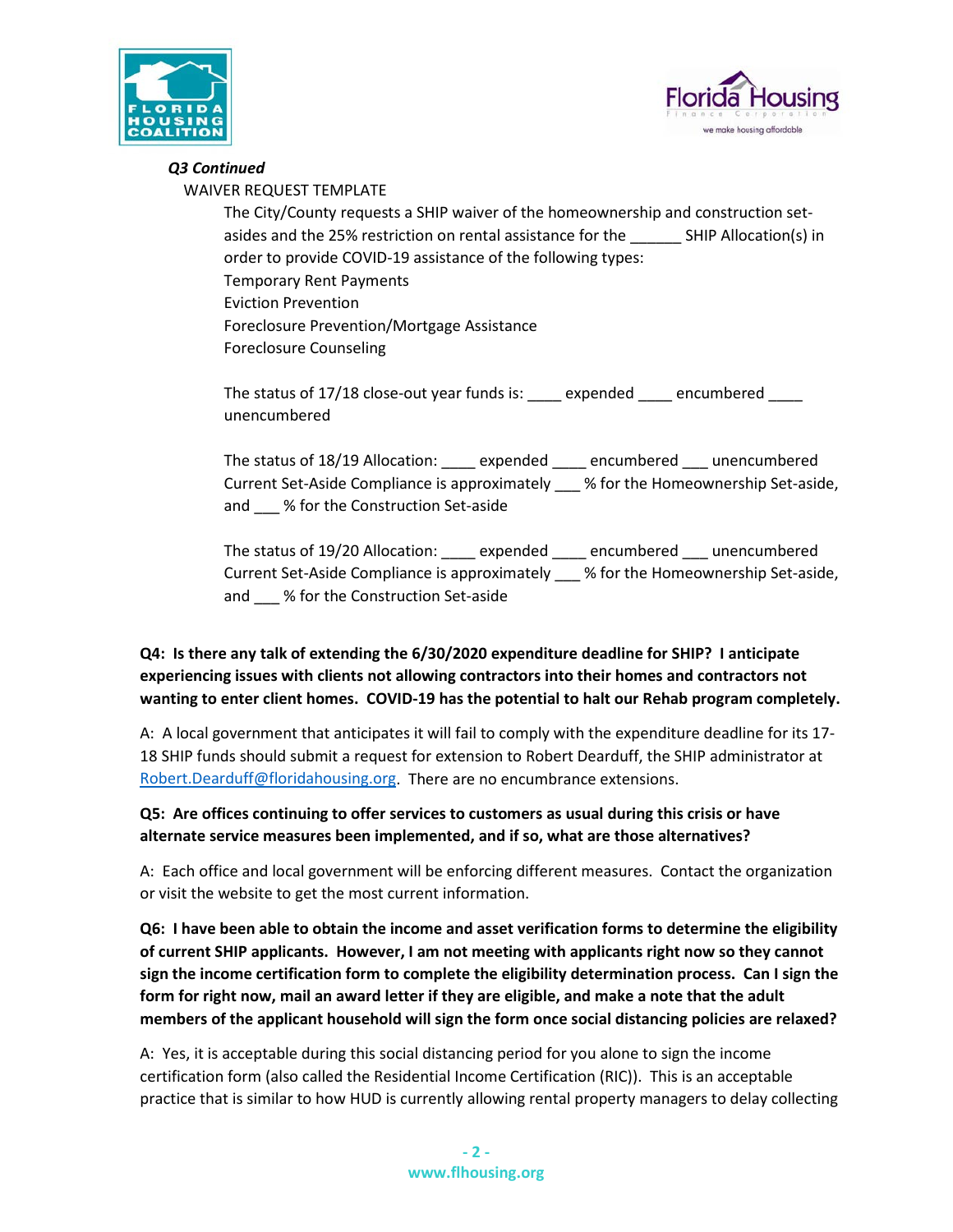



resident signatures for income re-certification. Here is the specific guidance that Florida Housing Finance Corporation's staff has provided on this topic:

> The HUD 4350.3 Occupancy Handbook contains guidance regarding extenuating circumstances that cause delay in the execution of its consent forms and HUD 50059 tenant certification and until the IRS issues guidance to the contrary, Florida Housing will emulate HUD and apply the extenuating circumstances principals and postpone execution of all verification and certification documents. The owner must document the reasons for the delay in the resident file ("Applicant/resident did not sign due to COVID-19 risk.") and indicate how and when the tenant will provide the proper signature.

## **Q7: With many of the customers we serve being elderly or disabled, should we proactively be suspending contractual rehabilitation?**

A: Each local government will seek alternative ways of providing assistance under this disaster. Follow the recommendations of your local government officials on how to conduct business moving forward.

## **Q8: Our County Offices are shutting down to the public and the suggestion is to switch to virtual meetings and signings. Is this possible to do with SHIP or does this mean we need to stop all operations until we are able to sign all documents in person again?**

A: During this disaster, the local government can request approval of a waiver to resort to other methods for the signing of contracts and agreement to continue to provide services. Request a waiver from FHFC on an alternative method that will be used to provide assistance.

## **Q9: What if you do not have rental assistance or foreclosure prevention in your current LHAP? Can we still assist our community?**

A: If your disaster strategy under the SHIP program currently does not provide rental or foreclosure assistance you should make a technical revision to the LHAP in underline and strikethrough format and submit the request for approval t[o Robert.dearduff@flhousing.org.](mailto:Robert.dearduff@flhousing.org) Consider adding disaster strategy activities like "Temporary rent payments for up to 12 months for tenants financially impacted by COVID-19" and "Temporary mortgage payments for up to 12 months for homeowners financially impacted by COVID-19".

## **Q10: What do you do if you currently do not have rental subsidies in your LHAP? Would we be able to revise our LHAP to allow for these options?**

A: Yes, you can. However, see the previous question and answer. You may be planning to offer 'temporary rent payments' through your disaster strategy. This is different than offering 'rent subsidies', an activity that is reserved only for very low-income households that are homeless or special needs which requires a separate LHAP strategy and should not be included in your disaster strategy. By contrast, first and last month's rent, security and utility deposits payments and foreclosure prevention can be provided to all eligible income groups.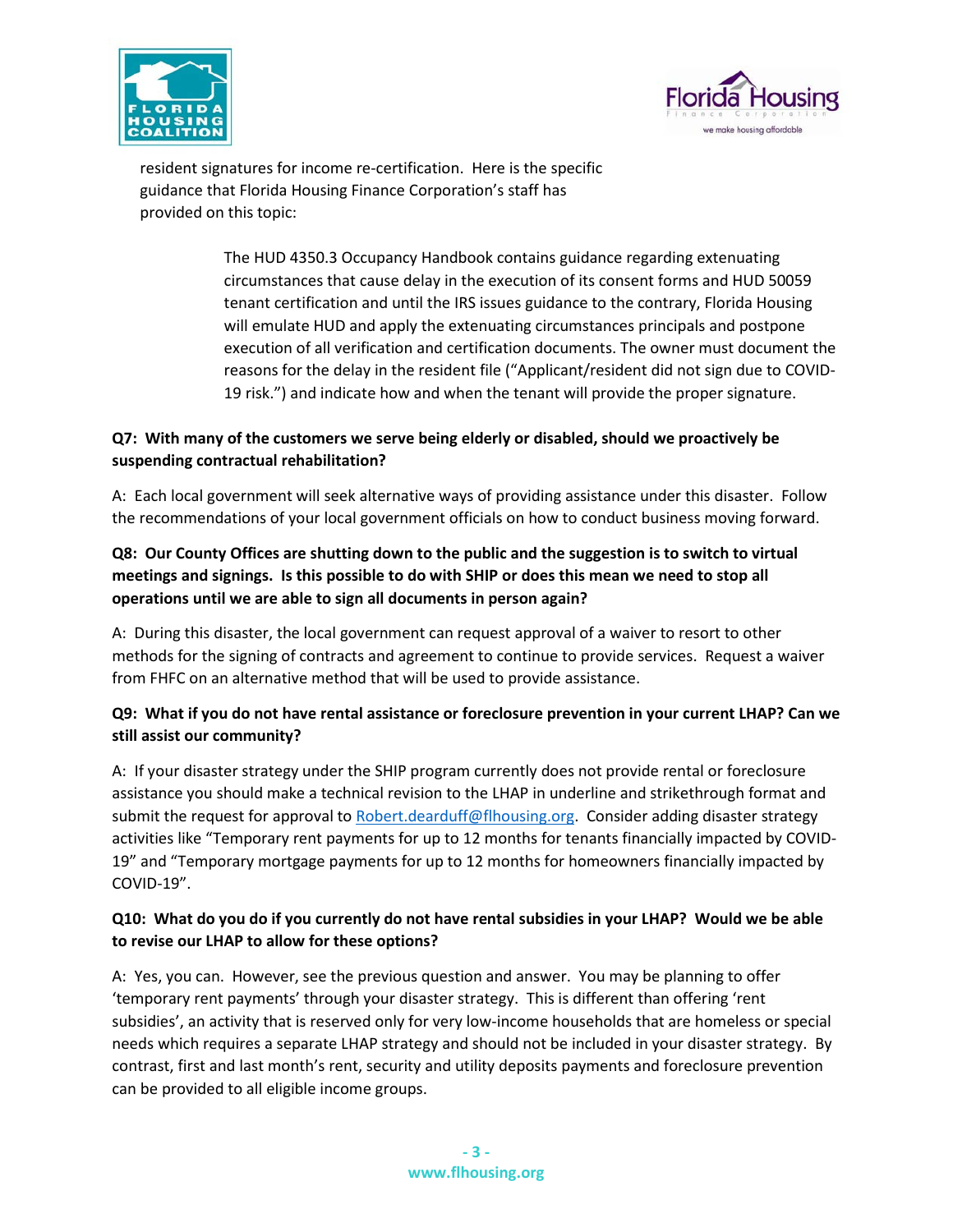



## **Q11: Under the SHIP disaster strategy, can funds be provided as a 'service delivery fee' to agencies that offer short term rental assistance? This would help them cover their operating/admin expenses.**

A: The SHIP program allows for payment of a service delivery fee for subrecipients that administer a SHIP strategy on behalf of the local government. Sponsors can be paid reasonable project delivery fees for carry out all or a portion of a strategy. The amount that will be provided as administrative expenses or project delivery shall be included in the LHAP.

## **Q12: Can local governments contract with counseling agencies to provide foreclosure prevention or eviction prevention counseling services?**

A: Yes, funding to counseling agencies is an eligible SHIP administrative expense. It is a best practice to partner with a HUD approved housing counseling agency. A list of agencies is at [https://www.hud.gov/states/florida/homeownership/hsgcounseling.](https://www.hud.gov/states/florida/homeownership/hsgcounseling)

**Q13: If we have some unencumbered SHIP funds that we can now use for Foreclosure Assistance and/or Rental Assistance for this disaster, must we advertise these funds? When we advertised for our 2019/2020 funds, we did not break it down by strategy. If we must advertise, would we have to comply with the 30-day rule?**

A: You can request a waiver of the SHIP advertising requirements that require you to advertise in a newspaper of general circulation and the 30 day wait period required for accepting applications. Please submit the waiver request to [Robert.Dearduff@floridahousing.org.](mailto:Robert.Dearduff@floridahousing.org)

## **Q14: Our City is exploring the idea of providing bed/bathing stations, etc. for the homeless population. Please let us know if we could use the disaster strategy to address the items listed above.**

A: No. SHIP is a housing program and requires that an eligible person occupy eligible housing. This activity is more geared to the use of CDBG or ESG funds.

**Q15: Our County has declared a local Emergency due to the COVID-19 situation. I've been asked to email you to see if Florida Housing Finance Corporation has mentioned anything about allowing extensions of the June 30th SHIP expenditure deadline. I realize we are only one of many that this will be affecting, however this will be freezing all of our grant programs for at least 2 or more weeks. The main reason I am reaching out to you at this time is because our inspector has been pulled out of the field effective immediately until further notice. Unfortunately, this will be stopping all SHIP grant activity for new and current projects.**

A: Florida Housing Finance Corporation will provide extensions on a case by case basis to statutory requirements. Request for extensions should be submitted to [Robert.Dearduff@floridahousing.org.](mailto:Robert.Dearduff@floridahousing.org) The request should include the fiscal years affected, the amount of funds affected by fiscal year, and the proposed date the local government will meet the expenditure deadline.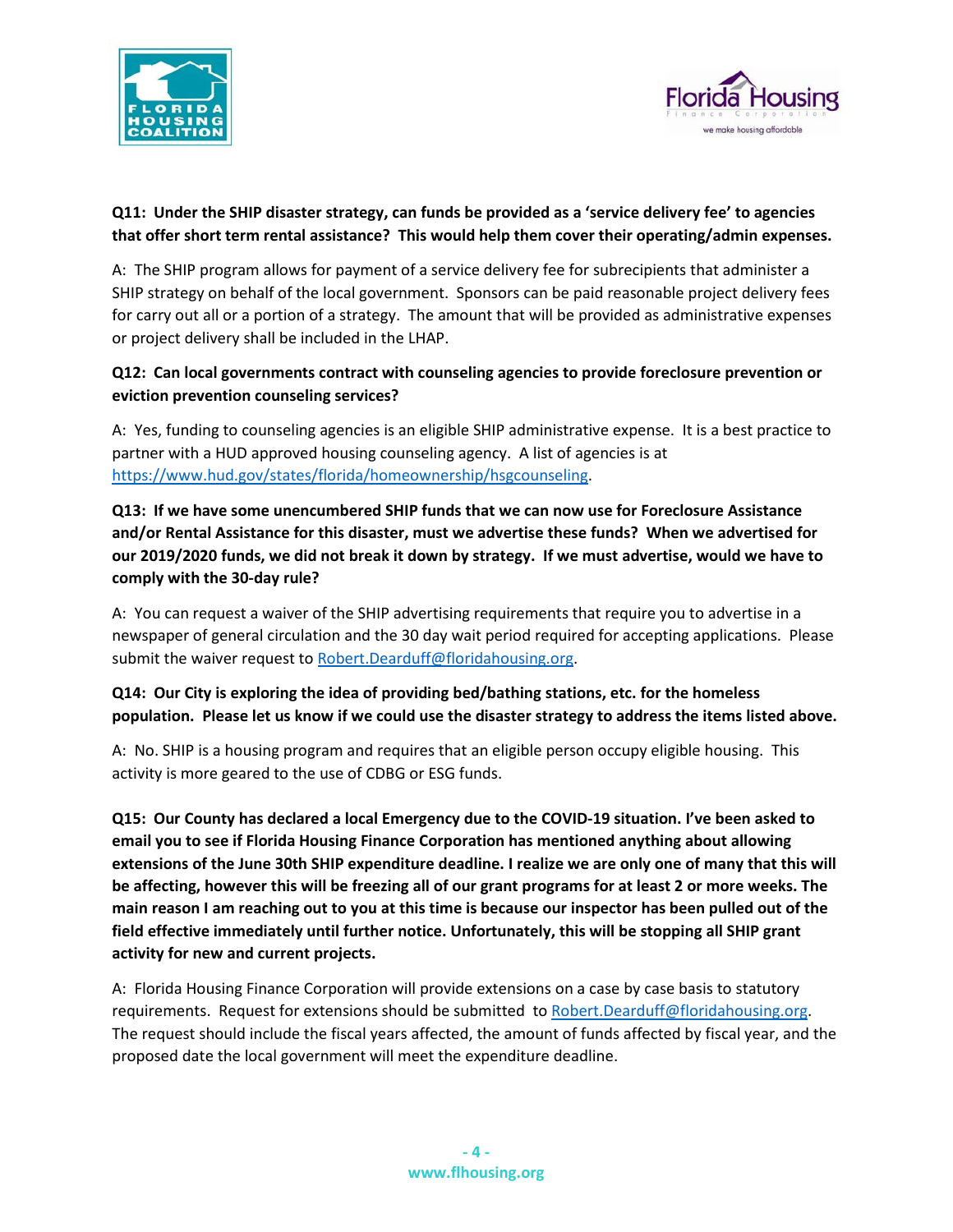



#### **Q16: Can I use my disaster strategy for unencumbered funds?**

A: Yes, you can now use your Disaster strategy for unencumbered SHIP funds since the Governor has issued an executive order related to COVID-19 response.

## **Q17: I have a new Local Housing Assistance Plan (LHAP) due May 2. The commission meetings have been canceled as well as the AHAC meetings. Is it possible to get an extension on the submission deadline?**

A: There is no extension available for this statutorily mandated deadline. If your LHAP was submitted to FHFC for a conditional review, that submission met the May 2 submission deadline requirement. If not, your LHAP is simply late until it is received. The only effect is that FY 20-21 funds cannot be disbursed until the LHAP is approved and is likely that the first 20-21 disbursements will be available in September or October.

## Homelessness

**Q1: During the COVID-19 webinar on March 19, 2020 Amanda Rosado referenced King County. In what state is King County?**

A: King County is in the State of Washington.

**Q2: How do homeless shelters and bridge programs intend to keep staff from contracting COVID-19? It seems that washing our hands and practicing social distancing is not practical, as many staff cannot work from home. We don't not have adequate garments.**

A: There is guidance for emergency shelters from HUD at their website:

<https://www.hudexchange.info/resource/5985/infectious-disease-toolkit-for-cocs/>

Access to supplies is a hardship many providers are facing. It is important to work with your local Health Department to get prioritized for supplies. The CDC continues to urge shelters to wipe off surfaces as that is one of the key ways of spreading. Do not leave it up to shelter guests to clean areas.

It is important to share information about emergency shelters and needs related to those staying in these shelters (and in unsheltered encampments) with the local Health Department. Discussing these needs will help facilitate the direction of resources and personnel to be appropriately dedicated to this need.

#### **Q3: Are Continuum's of Care eligible for reimbursement?**

A: If the CoC enters into a written agreement with a local government to provide services associated with COVID-19, the agreement should state that it will reimburse expenses as of a specific date for the services covered under the written agreement.

Regarding federal funding, HUD has provided guidance related to Emergency Solutions Grant, Community Development Block Grant, and Continuum of Care Program funding. See the links below for guidance.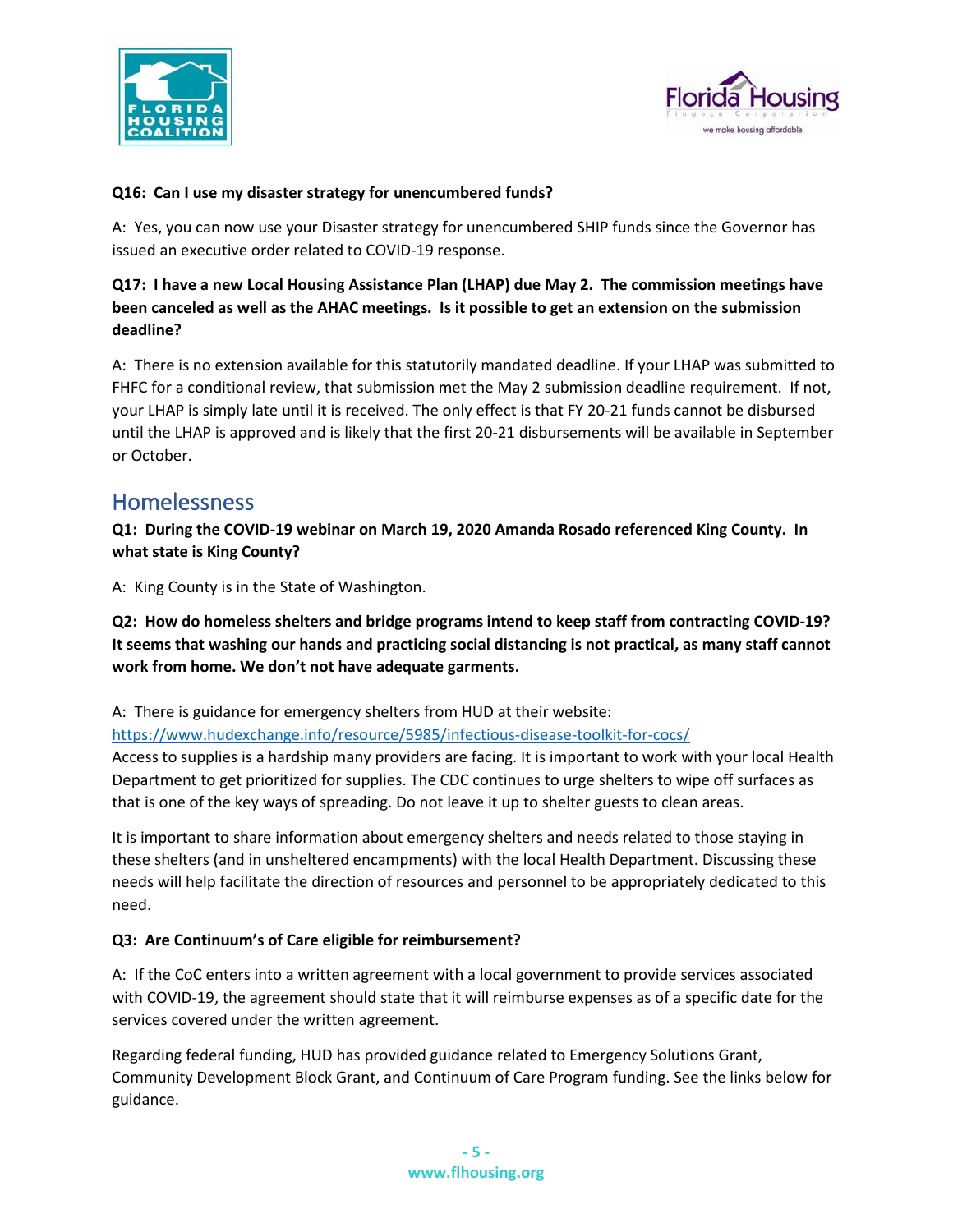



- **[Using a Disaster Policy to Fund Infectious Disease](https://files.hudexchange.info/resources/documents/Using-a-Disaster-Policy-to-Fund-Infectious-Disease-Preparedness-and-Response-with-ESG.pdf)  [Preparedness and Response with ESG](https://files.hudexchange.info/resources/documents/Using-a-Disaster-Policy-to-Fund-Infectious-Disease-Preparedness-and-Response-with-ESG.pdf)** (HUD - March 18, 2020)
- **[Using CoC Program Funds for Infectious Disease Preparedness and Response](https://files.hudexchange.info/resources/documents/Using-CoC-Program-Funds-for-Infectious-Disease-Preparedness-and-Response.pdf)** (HUD March 13, 2020)
- **[Eligible ESG Costs for Infectious Disease Preparedness](https://files.hudexchange.info/resources/documents/Eligible-ESG-Program-Costs-for-Infectious-Disease-Preparedness.pdf)** (HUD March 5, 2020)

## **Q4: Would Florida Housing be in a position to encourage Department of Health to provided added attention to the needs of those experiencing homelessness, in particular those in Emergency Shelter/unsheltered who may need to be isolated/quarantined?**

A: The Florida Housing Coalition and the Florida Housing Finance Corporation are working with advocacy groups, the Department of Emergency Management, the National Low Income Coalition and other organizations that are affordable housing advocates to provide recommendations that will provide support and protection to our most vulnerable populations including people experiencing homelessness.

## **Q5: How do you suggest homeless providers go about conducting quarantine as hospitals discharge noncritical COVID 19 clients? We are closed to new intakes, so we are taking care of only our existing clients.**

A: Please see the link to HUD's infectious disease toolkit for preventing and managing the spread of infectious disease within shelters[: https://files.hudexchange.info/resources/documents/Infectious-](https://files.hudexchange.info/resources/documents/Infectious-Disease-Toolkit-for-CoCs-Preventing-and-Managing-the-Spread-of-Infectious-Disease-within-Shelters.pdf)[Disease-Toolkit-for-CoCs-Preventing-and-Managing-the-Spread-of-Infectious-Disease-within-](https://files.hudexchange.info/resources/documents/Infectious-Disease-Toolkit-for-CoCs-Preventing-and-Managing-the-Spread-of-Infectious-Disease-within-Shelters.pdf)[Shelters.pdf](https://files.hudexchange.info/resources/documents/Infectious-Disease-Toolkit-for-CoCs-Preventing-and-Managing-the-Spread-of-Infectious-Disease-within-Shelters.pdf)

The toolkit includes many examples of shelter policies. Many shelters are working with their local government to identify hotels and other spaces to help with isolation and quarantine. Shelters need to work with their local Health Department and healthcare providers to come up with a specific policy for handling this.

## **Q6: Are we to quarantine COVID-19 positive (confirmed) in the same unit or separated from each other in a shelter setting?**

A: The CDC recommends the following for congregate shelters:

## **Confine clients with mild respiratory [symptoms](https://www.cdc.gov/coronavirus/2019-ncov/about/symptoms.html) consistent with COVID-19 infection to individual rooms, if possible, and have them avoid common areas.**

- Follow CDC [recommendations](https://www.cdc.gov/coronavirus/2019-ncov/community/organizations/cleaning-disinfection.html) for how to prevent further spread in your facility.
- If individual rooms for sick clients are not available, consider using a large, well-ventilated room.
- In areas where clients with respiratory illness are staying, keep beds at least 6 feet apart, use temporary barriers between beds (such as curtains), and request that all clients sleep head-totoe.